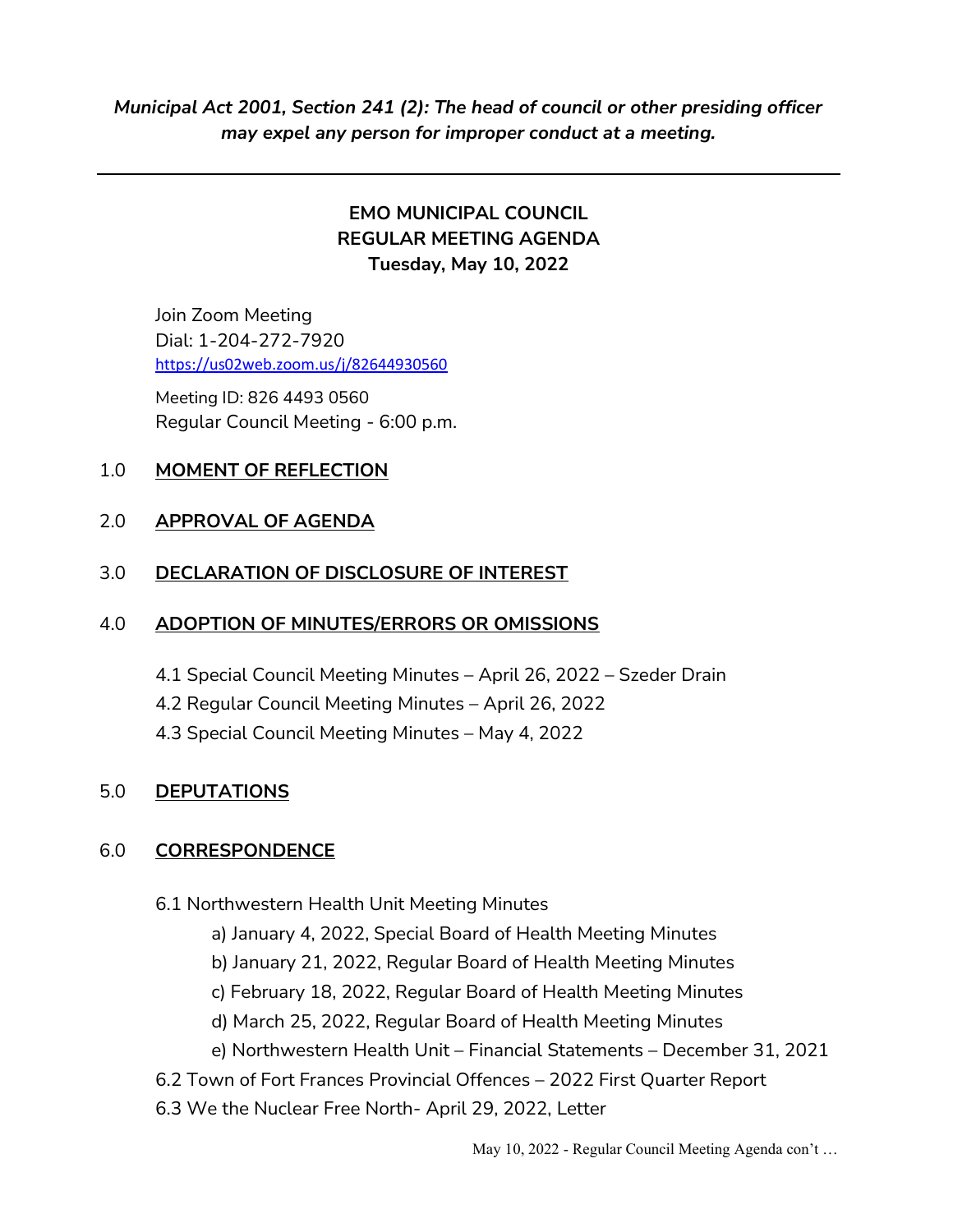- 6.4 Ministry of Infrastructure May 3, 2022, Municipal Asset Management Update on Asset Management Planning Tools, Supports and Data
- 6.5 Ministry of the Environment, Conservation and Parks April 26, 2022, Update regarding the expiry of Emergency Orders continued under the Reopening Ontario Act
- 6.6 OMAFRA Understanding Court of Revision Procedures Under the Drainage Act – February 2010
- 6.7 NOMA Press Release Gwayakocchigenwin Ltd Partnership and Hydro One enter into an agreement to advance the Waasigan Transmission Line Project.
- 6.8 NOMA Board Meeting Summary Report for April 27, 2022
- 6.9 OMPF 2022 Second Quarter Payment Notice
- 6.10 2022 Northern Ontario Resource Development Support (NORDS) Fund Year 2 Approval
- 6.11 MFOA Provincial Economic and Fiscal Update 2022: Ontario's Plan to Build
- 6.12 Minister of Infrastructure Government of Canada and Ontario invest to bring high-speed internet to rural and First Nation communities

# 7.0 MOTIONS/STAFF REPORTS

- 7.1 Rick Hallam, CBO May 3, 2022, Report to Council Valuation of Residential Construction and Building Permit Fees 7.1 a) Rick Hallam – Webinar – Pulling Permits: The Process and Pitfalls for Building Code Officials – May 19, 2022, 11:00 a.m. to 12:30 p.m. CST 7.1 b) Rick Hallam, CBO – Monthly Building Statistics Report – April 2022
- 7.2 Faye Flatt, Deputy Clerk/Municipal Returning Officer Report DC-2022-03 – Municipal Elections – Use of Corporate Resources
- 7.3 Jason Smith, Public Works Superintendent May 5, 2022, Report: Tender for Arena Flooring, and Road's Report
- 7.4 Crystal Gray, Interim CAO/Clerk Treasurer Interim CAO Report 2022/16
- 7.5 Tyrell Griffith, Fire Chief May 5, 2022, Council Report
- 7.6 Approve payments on file and accept financial reports

# 8.0 COMMITTEE UPDATES

8.1 Arena – April 21, 2022, Emo-La Vallee Community Centre Board Meeting Minutes